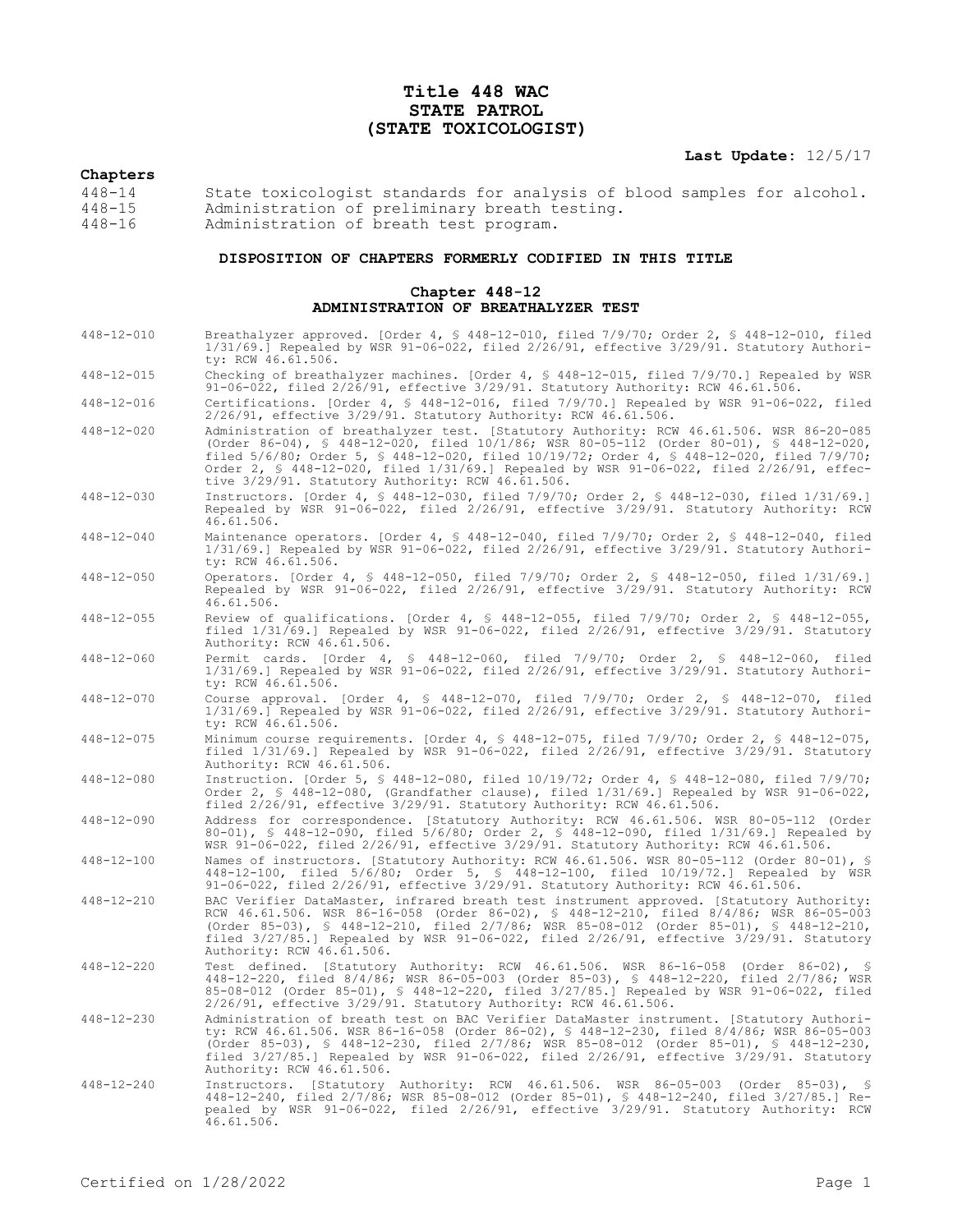448-12-250 Operators. [Statutory Authority: RCW 46.61.506. WSR 86-16-058 (Order 86-02), § 448-12-250, filed 8/4/86; WSR 86-05-003 (Order 85-03), § 448-12-250, filed 2/7/86; WSR 85-08-012 (Order 85-01), § 448-12-250, filed 3/27/85.] Repealed by WSR 91-06-022, filed 2/26/91, effective 3/29/91. Statutory Authority: RCW 46.61.506.

448-12-260 Review of qualifications. [Statutory Authority: RCW 46.61.506. WSR 85-08-012 (Order 85-01), § 448-12-260, filed 3/27/85.] Repealed by WSR 91-06-022, filed 2/26/91, effective 3/29/91. Statutory Authority: RCW 46.61.506.

- 448-12-270 Permit cards. [Statutory Authority: RCW 46.61.506. WSR 86-05-003 (Order 85-03), § 448-12-270, filed 2/7/86; WSR 85-08-012 (Order 85-01), § 448-12-270, filed 3/27/85.] Repealed by WSR 91-06-022, filed 2/26/91, effective 3/29/91. Statutory Authority: RCW  $46.61.506$ .
- 448-12-280 Course approval. [Statutory Authority: RCW 46.61.506. WSR 86-05-003 (Order 85-03), § 448-12-280, filed 2/7/86; WSR 85-08-012 (Order 85-01), § 448-12-280, filed 3/27/85.] Repealed by WSR 91-06-022, filed 2/26/91, effective 3/29/91. Statutory Authority: RCW 46.61.506.
- 448-12-290 Minimum course requirements. [Statutory Authority: RCW 46.61.506. WSR 85-08-012 (Order 85-01), § 448-12-290, filed 3/27/85.] Repealed by WSR 91-06-022, filed 2/26/91, effective 3/29/91. Statutory Authority: RCW 46.61.506.
- 448-12-300 Instruction. [Statutory Authority: RCW 46.61.506. WSR 86-05-003 (Order 85-03), § 448-12-300, filed 2/7/86; WSR 85-08-012 (Order 85-01), § 448-12-300, filed 3/27/85.] Repealed by WSR 91-06-022, filed 2/26/91, effective 3/29/91. Statutory Authority: RCW 46.61.506.
- 448-12-310 Operators and instructors. [Statutory Authority: RCW 46.61.506. WSR 85-08-012 (Order 85-01), § 448-12-310, filed 3/27/85.] Repealed by WSR 86-05-003 (Order 85-03), filed 2/7/86. Statutory Authority: RCW 46.61.506.
- 448-12-320 Address for correspondence. [Statutory Authority: RCW 46.61.506. WSR 86-16-058 (Order 86-02), § 448-12-320, filed 8/4/86; WSR 86-05-003 (Order 85-03), § 448-12-320, filed 2/7/86; WSR 85-08-012 (Order 85-01), § 448-12-320, filed 3/27/85.] Repealed by WSR 91-06-022, filed 2/26/91, effective 3/29/91. Statutory Authority: RCW 46.61.506.
- 448-12-330 Names of instructors. [Statutory Authority: RCW 46.61.506. WSR 86-05-003 (Order 85-03), § 448-12-330, filed 2/7/86; WSR 85-08-012 (Order 85-01), § 448-12-330, filed 3/27/85.] Repealed by WSR 91-06-022, filed 2/26/91, effective 3/29/91. Statutory Authority: RCW 46.61.506.
- 448-12-340 Effective date. [Statutory Authority: RCW 46.61.506. WSR 86-05-003 (Order 85-03), § 448-12-340, filed 2/7/86; WSR 85-08-012 (Order 85-01), § 448-12-340, filed 3/27/85.] Repealed by WSR 91-06-022, filed 2/26/91, effective 3/29/91. Statutory Authority: RCW  $46.61.506$ .

#### **Chapter 448-13 ADMINISTRATION OF BREATH TEST PROGRAM**

**Reviser's note:** Later promulgation, see chapter 448-16 WAC.

- 448-13-010 Basis for rules governing breath testing. [Statutory Authority: RCW 46.61.506. WSR 91-06-022, § 448-13-010, filed 2/26/91, effective 3/29/91.] Repealed by WSR 04-19-144, filed 9/22/04, effective 10/23/04. Statutory Authority: RCW 46.61.506.
- 448-13-020 Approval of breath test instruments. [Statutory Authority: RCW 46.61.506. WSR 95-20-025, § 448-13-020, filed 9/27/95, effective 10/28/95; WSR 91-21-040, § 448-13-020, filed 10/11/91, effective 11/11/91; WSR 91-06-022, § 448-13-020, filed 2/26/91, effective 3/29/91.] Repealed by WSR 04-19-144, filed 9/22/04, effective 10/23/04. Statutory Authority: RCW 46.61.506.
- 448-13-030 Definitions. [Statutory Authority: RCW 46.61.506. WSR 99-06-048, § 448-13-030, filed 3/1/99, effective 4/1/99; WSR 95-20-025, § 448-13-030, filed 9/27/95, effective 10/28/95; WSR 91-06-022, § 448-13-030, filed 2/26/91, effective 3/29/91.] Repealed by WSR 04-19-144, filed 9/22/04, effective 10/23/04. Statutory Authority: RCW 46.61.506.

448-13-035 Simulator thermometer certification. [Statutory Authority: RCW 46.61.506. WSR 01-17-009, § 448-13-035, filed 8/2/01, effective 9/2/01.] Repealed by WSR 04-19-144, filed 9/22/04, effective 10/23/04. Statutory Authority: RCW 46.61.506.

- 448-13-040 Administration of breath test on the DataMaster. [Statutory Authority: RCW 46.61.506. WSR 01-17-009, § 448-13-040, filed 8/2/01, effective 9/2/01; WSR 99-06-048, § 448-13-040, filed 3/1/99, effective 4/1/99; WSR 91-21-040, § 448-13-040, filed 10/11/91, effective 11/11/91; WSR 91-06-022, § 448-13-040, filed 2/26/91, effective 3/29/91.] Repealed by WSR 04-19-144, filed 9/22/04, effective 10/23/04. Statutory Authority: RCW 46.61.506.
- 448-13-050 Test defined. [Statutory Authority: RCW 46.61.506. WSR 99-06-048, § 448-13-050, filed 3/1/99, effective 4/1/99; WSR 95-20-025, § 448-13-050, filed 9/27/95, effective 10/28/95; WSR 91-06-022, § 448-13-050, filed 2/26/91, effective 3/29/91.] Repealed by WSR 04-19-144, filed 9/22/04, effective 10/23/04. Statutory Authority: RCW 46.61.506.
- 448-13-055 Interference with breath test. [Statutory Authority: RCW 46.61.506. WSR 95-20-025, § 448-13-055, filed 9/27/95, effective 10/28/95.] Repealed by WSR 04-19-144, filed 9/22/04, effective 10/23/04. Statutory Authority: RCW 46.61.506.

448-13-056 Invalid sample message. [Statutory Authority: RCW 46.61.506. WSR 01-17-009, § 448-13-056, filed 8/2/01, effective 9/2/01.] Repealed by WSR 04-19-144, filed 9/22/04, effective 10/23/04. Statutory Authority: RCW 46.61.506.

- 448-13-060 Validity and certification of test results. [Statutory Authority: RCW 46.61.506. WSR 01-17-009, § 448-13-060, filed 8/2/01, effective 9/2/01; WSR 99-22-009, § 448-13-060, filed 10/22/99, effective 11/22/99; WSR 95-20-025, § 448-13-060, filed 9/27/95, effective 10/28/95; WSR 91-06-022, § 448-13-060, filed 2/26/91, effective 3/29/91.] Repealed by WSR 04-19-144, filed 9/22/04, effective 10/23/04. Statutory Authority: RCW 46.61.506.
- 448-13-065 Interpretation of breath test results for purposes of sentencing. [Statutory Authority: RCW 46.61.506. WSR 99-06-048, § 448-13-065, filed 3/1/99, effective 4/1/99; WSR